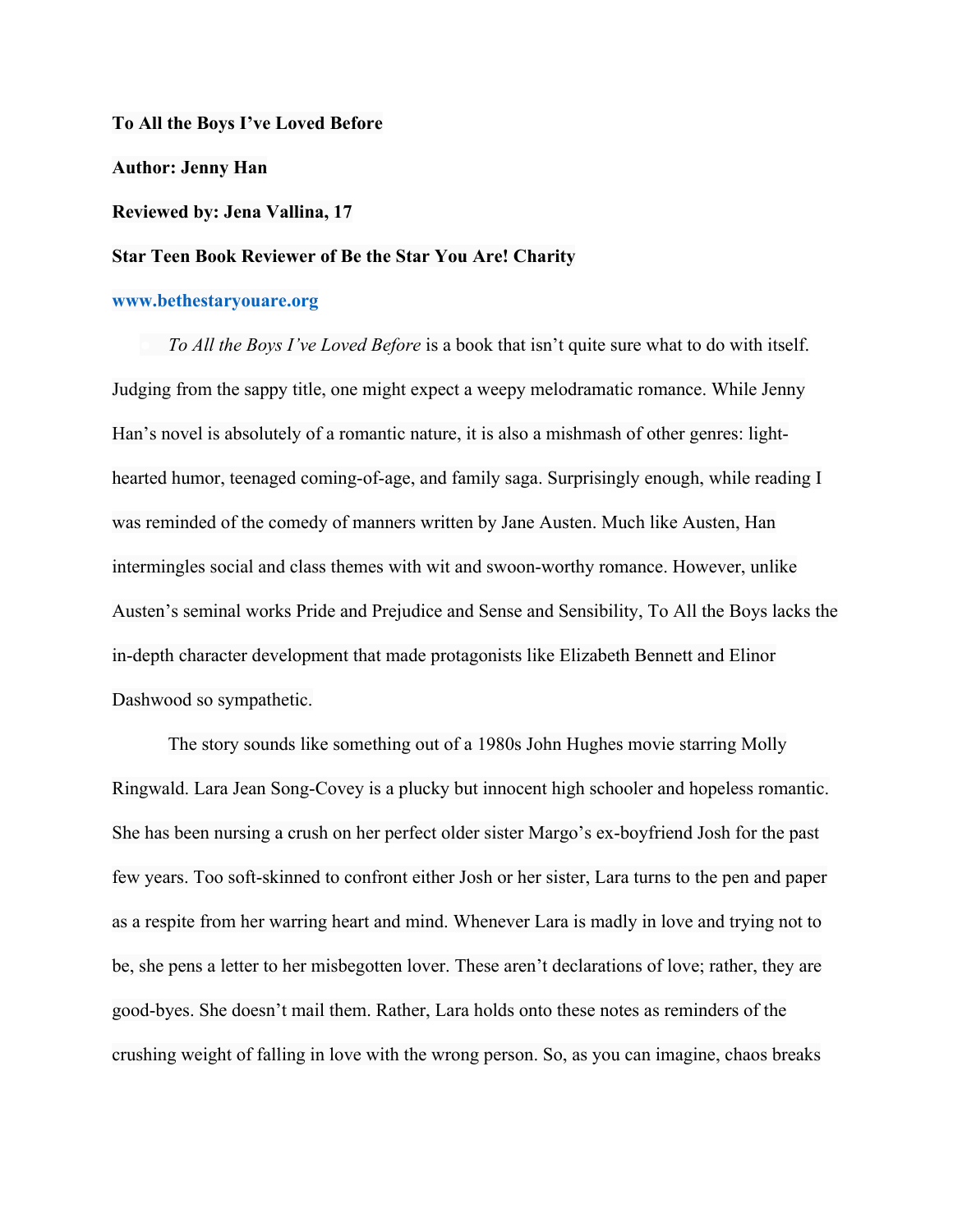out when these deeply personal letters are mailed to the recipients. Amid the ensuing screwball events, Lara finds herself struggling to pick up the pieces of the catastrophe all the while contemplating her relationship with Josh, her sister, and a few other boys she may or may not still love.

*To All the Boys I've Loved Before* decides that it wants to be a love story, and that may just be its downfall.. Not wanting to threaten her friendship with Josh, Lara decides to fake a relationship with another love letter recipient: school heartthrob Peter Kavinsky. Kavinsky and Lara share a Darcy-and-Elizabeth style banter, but lack the fiery chemistry. Han expects the audience to believe that Lara would throw her apparently undying love for Josh under the bus swiftly after meeting the dashing but egomaniacal Kavinsky. She never fully fleshes out the relationship or makes us sympathize their dilemma. Thankfully, the love story is only the flimsy icing on top of the deeper, truer heart of the story. The moments most emotionally resonant do not include Peter or Josh or any men at all; they are shared between the Song sisters. The relationship between Lara, Margot, and their youngest sister Kitty is heartwarming and honest, reflecting the tenderness and strife of sisterhood. Han excellently captures the emotional roller coaster that so often comes with living in a household full of young women who love each other, but nonetheless feud constantly. It is these hilariously raw moments that embody the whimsical slice-of-life To All the Boys strives for. Yet, it is Lara's love life that continuously dogs the story down.

While undercooked and messy in parts, *To All the Boys I've Loved Before* can be praised for its diversity. Lara and her sisters are half-Korean, raised by a white father after their mother passed away years prior. It is notable that the few sparing mentions of Lara's struggles with her